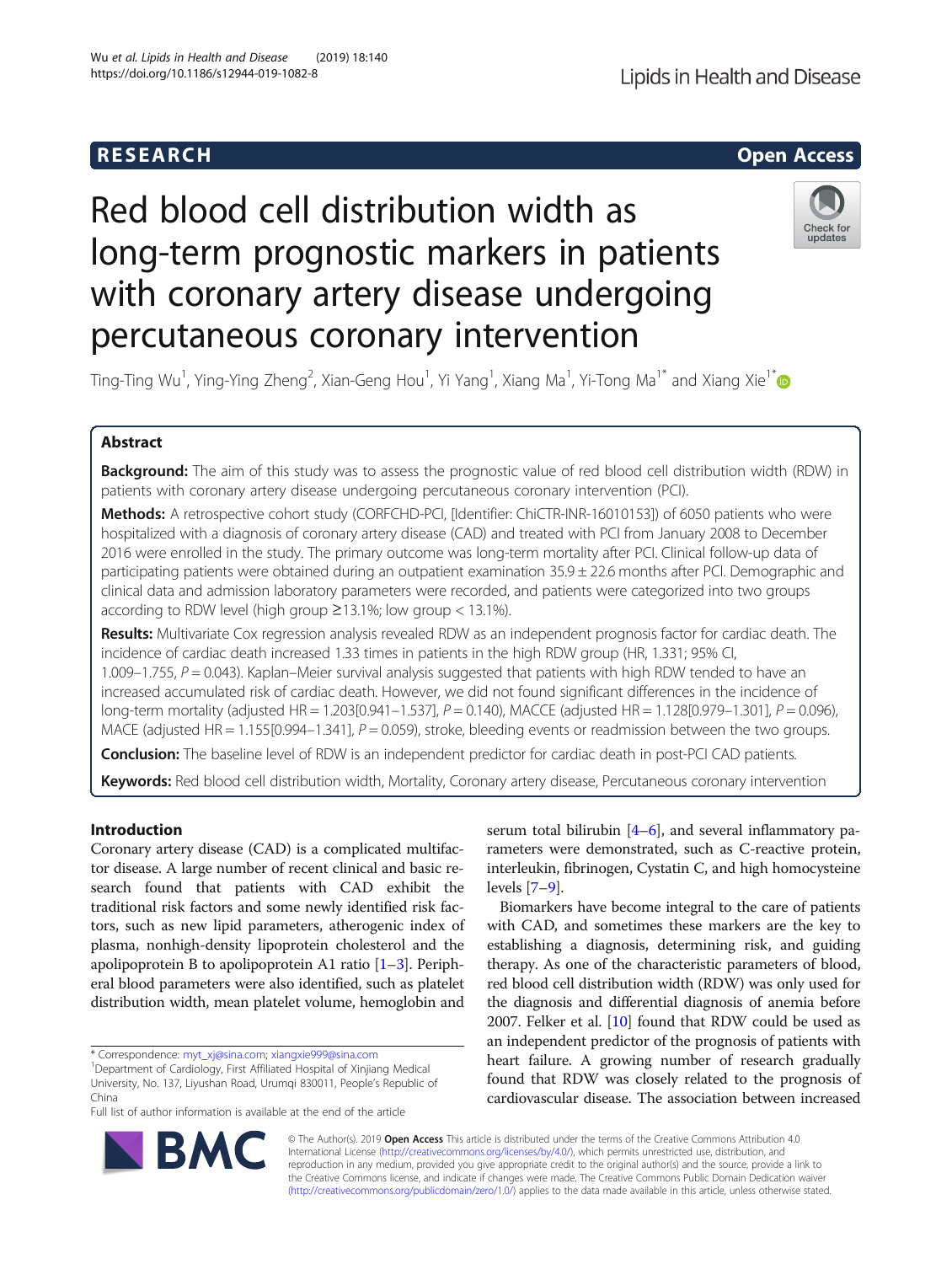<span id="page-1-0"></span>RDW and heart failure [[11](#page-6-0)–[13\]](#page-6-0), atrial fibrillation [\[14](#page-6-0)–[16](#page-7-0)], and pulmonary hypertension [\[17,](#page-7-0) [18\]](#page-7-0) emerged in some studies. The relationship between RDW and coronary heart disease was initially studied recently [\[19](#page-7-0)–[21](#page-7-0)]. However, there are relatively few studies investigating the prognosis values of RDW in patients with PCI. Therefore, our study examined the RDW levels of patients with CAD undergoing PCI and discussed the effect of RDW level on long-term clinical outcome.

# Methods

# Design and study population

The Clinical Outcomes and Risk Factors of Patients with Coronary Heart Disease after PCI (CORFCHD-PCI) study is a large, single-center retrospective cohort study based on case records and a follow-up registry performed in the First Affiliated.

Hospital of Xinjiang Medical University. The details of the design are registered at <http://www.chictr.org.cn> (Identifier: ChiCTR-INR-16010153). The CORFCHD-PCI study was designed to evaluate the clinical outcomes and risk factors.

of CAD patients after PCI. We collected demographic data, clinical characteristics, risk factors, blood samples, biochemical data, electrocardiographs (ECG), echocardiography, coronary angiography, PCI procedure, and long-term outcomes for CAD patients who underwent PCI in the First Affiliated Hospital of Xinjiang Medical University from January 2008 to December 2016. The study protocol was approved by the ethics committee of the First Affiliated Hospital of Xinjiang Medical University. Because of the retrospective design of the study, the need to obtain informed consent from eligible patients was waived by the ethics committee. Follow-up data were obtained via review of the medical records and/or telephone interview with the patient or family members.

# Definitions

Hypertension was defined as a systolic blood pressure of > 140 mmHg and/or a diastolic blood pressure of > 90 mmHg in at least 2 measurements or the use of any antihypertensive drug. Diabetes mellitus was defined as fasting plasma glucose levels of 126 mg/dl on multiple measurements or current use of anti-diabetic medications. Hypercholesterolemia was considered total serum cholesterol of > 200 mg/dl or the use of lipid-lowering medication. Smoking and drinking status was defined as current tobacco and alcohol use.

# Clinical and demographic characteristics

Peripheral venous blood samples of the patients were obtained on admission in the inpatient ward. Data on clinical and demographic characteristics, including age, sex, history of hypertension and diabetes mellitus, and smoking and drinking status, were collected from medical records. Echocardiography and laboratory data, including complete blood cell count, lipid parameters and left ventricular ejection fraction (LVEF) were noted. During the follow-up period, the use of β-blockers, angiotensin-converting enzyme inhibitors (ACEIs), angiotensin II receptor blockers (ARBs), statins, aspirins, clopidgrel and calcium channel blockers (CCBs) were recorded.

# Endpoints

The primary endpoint of the study was long-term mortality, including all-cause mortality (ACM) and cardiac mortality. The key secondary endpoints were stroke, bleeding events, readmission and major adverse cardiac events (MACE), which were defined as the combination of cardiac death, recurrent myocardial infarction, and target vessel reconstruction as described previously [[20](#page-7-0)]. Briefly, deaths were considered a cardiac condition unless a definite cause of noncardiac was identified. Recurrent myocardial infarction was defined as a new Q wave, and an increased concentration of creatine kinase MB to greater than 5 times the upper limit of the normal range within 48 h after procedure or new Q waves or an increase in creatine kinase MB concentration to greater than the upper

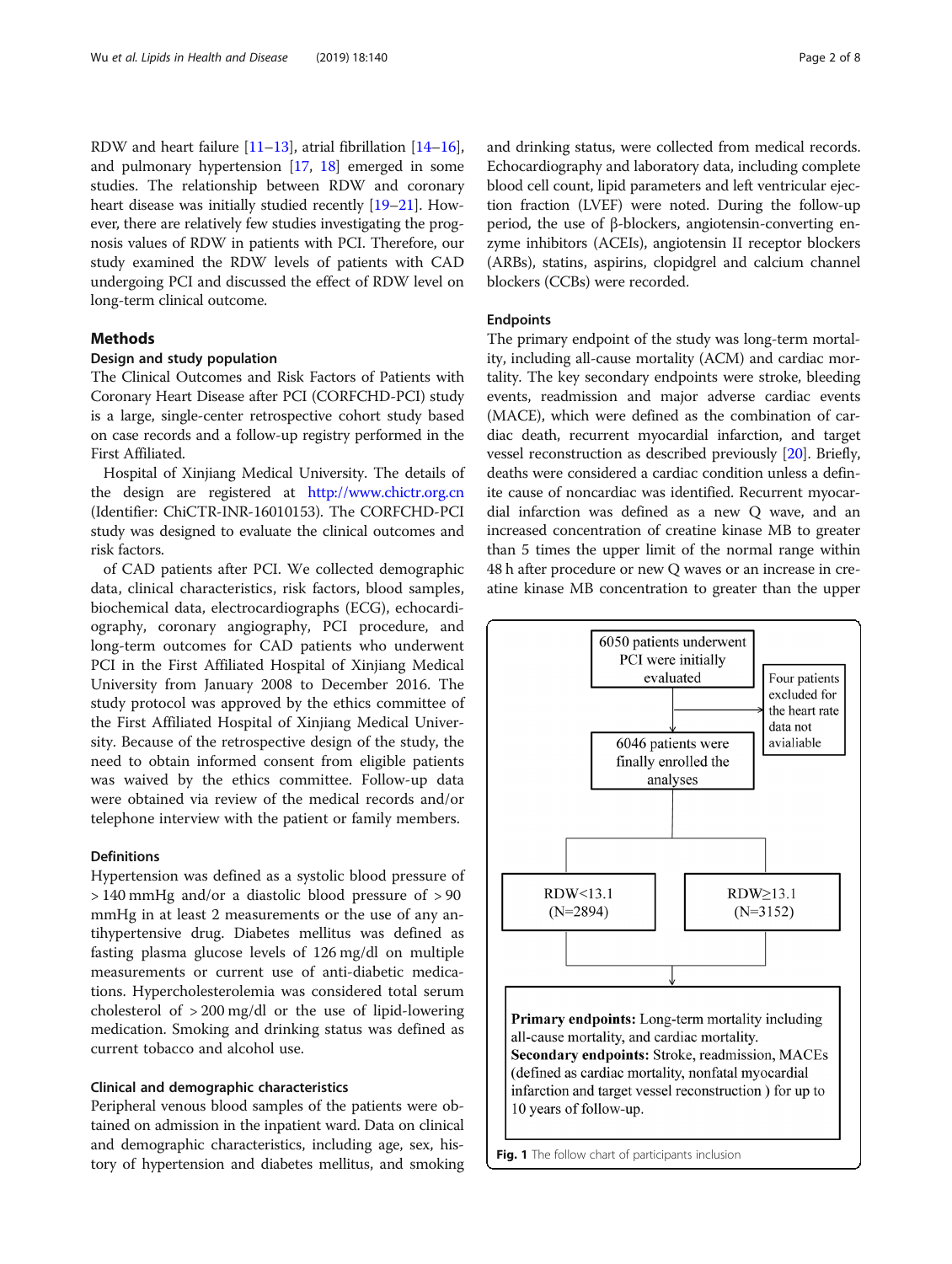<span id="page-2-0"></span>Table 1 Baseline characteristics

| Variables            | Low RDW ( $n = 2894$ ) | High RDW ( $n = 3152$ ) | $P$ value |
|----------------------|------------------------|-------------------------|-----------|
| Age (years)          | $57.8 \pm 10.7$        | $60.9 \pm 10.7$         | < 0.0001  |
| Male [n (%)]         | 2215 (76.5%)           | 2280 (72.3%)            | < 0.0001  |
| Smoking [n (%)]      | 1236 (42.7%)           | 1183 (37.5%)            | < 0.0001  |
| Drinking [n (%)]     | 925 (32.0%)            | 841 (26.7%)             | < 0.0001  |
| Hypertension [n (%)] | 1169 (40.4%)           | 1386 (44%)              | 0.005     |
| Diabetes [n (%)]     | 738 (25.5%)            | 713 (22.6%)             | 0.009     |
| BMI $(kq/m2)$        | $25.91 \pm 7.36$       | $26.01 \pm 7.06$        | 0.744     |
| SBP (mmHg)           | $126 \pm 18$           | $127 \pm 19$            | 0.006     |
| HR (bpm)             | $75 \pm 11$            | $76 \pm 11$             | 0.041     |
| $WBC(x10^9/l)$       | $7.39 \pm 2.42$        | $7.34 \pm 2.41$         | 0.417     |
| RDW(%)               | $12.54 \pm 0.39$       | $13.84 \pm 0.90$        | < 0.0001  |
| $PLT(x10^9/l)$       | $216 \pm 58$           | $214 \pm 61$            | 0.283     |
| BUN (mmol/l)         | $5.38 \pm 1.55$        | $5.65 \pm 1.78$         | < 0.0001  |
| Cr (mmol/l)          | 74.69 ± 18.39          | $77.02 \pm 22.09$       | < 0.0001  |
| UA (mmol/l)          | $321 \pm 88$           | $325 \pm 92$            | 0.068     |
| FBG (mmol/l)         | $6.81 \pm 3.79$        | $6.39 \pm 3.03$         | < 0.0001  |
| TG (mmol/l)          | $1.92 \pm 1.25$        | $1.88 \pm 1.28$         | 0.234     |
| TC (mmol/l)          | $3.94 \pm 1.09$        | $3.97 \pm 1.12$         | 0.241     |
| HDL-C (mmol/l)       | $1.01 \pm 0.44$        | $1.02 \pm 0.51$         | 0.264     |
| LDL-C (mmol/l)       | $2.43 \pm 0.89$        | $2.48 \pm 0.93$         | 0.090     |
| ApoA-I(g/l)          | $1.16 \pm 0.30$        | $1.16 \pm 0.32$         | 0.511     |
| ApoB(q/l)            | $0.84 \pm 0.35$        | $0.86 \pm 0.43$         | 0.123     |
| Gensini Score        | $31 \pm 36$            | $33 \pm 42$             | 0.182     |
| $LVEF(\% )$          | $61 \pm 7$             | $61 \pm 7$              | 0.464     |
| Prior Medication     |                        |                         |           |
| Beta-blocker [n (%)] | 1175 (40.8%)           | 1251 (39.8%)            | 0.436     |
| ACEI or ARB [n (%)]  | 658 (22.9%)            | 708 (22.6%)             | 0.780     |
| Statin [n (%)]       | 1637 (57.1%)           | 1619 (51.8%)            | < 0.0001  |
| Aspirin [n (%)]      | 2014 (70.1%)           | 2034 (64.9%)            | < 0.0001  |
| Clopidgrel [n (%)]   | 898 (31.3%)            | 938 (29.9%)             | 0.245     |
| CCB [n (%)]          | 347 (12.1%)            | 343 (10.9%)             | 0.171     |

ACEI angiotensin-converting enzyme inhibitor, ARB angiotensin receptor antagonist, CCB calcium channel blocker, LVEF left ventricular ejection fraction, SBP systolic blood pressure, HR heart ratio, WBC white blood cell, RDW red cell distribution width, BUN blood urea nitrogen, Cr creatinine, UA Uric Acid, FBG fasting blood glucose, TG triglyceride, TC total cholesterol, HDL-C high-density lipoprotein cholesterol, LDL-C low-density lipoprotein cholesterol, ApoA-I apolipoprotein AI, ApoB apolipoprotein B

limit of the normal range plus ischemic symptoms or signs, if occurring more than 48 h after the procedure, as described previously [\[20\]](#page-7-0). Stroke is defined as a sudden onset of vertigo, numbness, aphasia, or dysarthria caused by cerebrovascular disease, including hemorrhage, embolism, thrombosis, or aneurysm rupture, and persisting for > 24 h [[20](#page-7-0)]. Bleeding events were determined according to the Bleeding Academic Research Consortium (BARC) standard [[21](#page-7-0)]. Target vessel revascularization (TVR) was defined as any repetitive revascularization in a treated vessel where there was at least a 50% diameter stenosis in the presence of ischemic signs or symptoms or at least 70% stenosis in the absence of ischemic signs or symptoms [[20](#page-7-0)]. An adjudication committee that was blinded to the patient group determined all incidents. An event adjudication committee that was blinded to patient group adjudicated all events.

# Statistical analysis

SPSS 22.0 Statistical Package Program for Windows (SPSS Inc., Chicago, Illinois) was used for all statistical analysis. The study population was divided into two groups based on RDW level. The Kolmogorov-Smirnov test was used to assess normality of distribution. Continuous variables with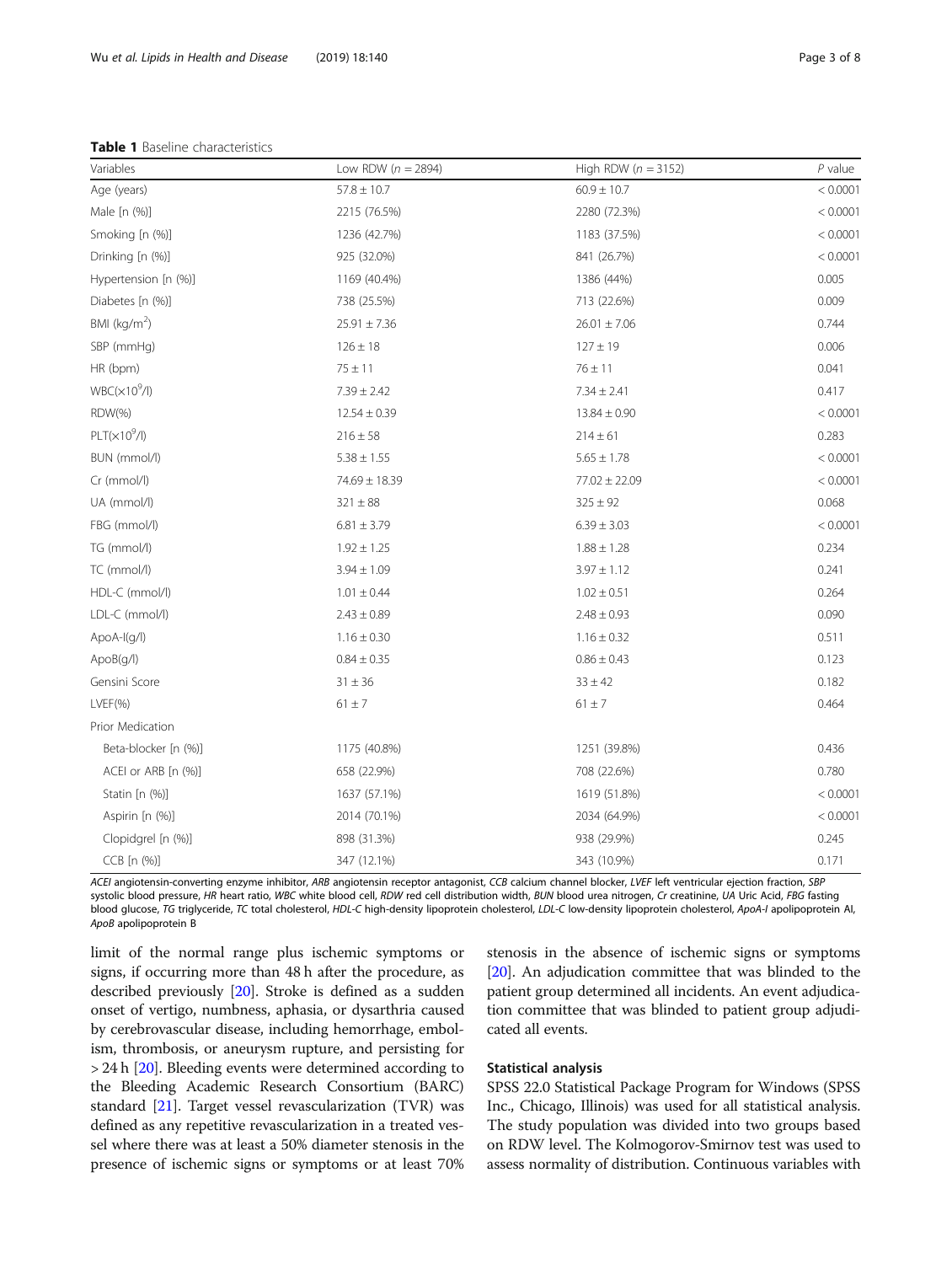a normal distribution are reported as the mean ± standard deviation, and categorical variables are specified as numbers and percentages. To compare parametric continuous variables, Student's t tests were used, and to compare nonparametric continuous variables, Mann-Whitney U tests were used. Chi-squared  $(\chi^2)$  tests were used to compare categorical variables. Multivariate Cox regression analysis was used for determinations of independent parameters for prognosis. Sequential models were developed to examine the incremental prognostic value of the parameters. Incremental factors added to the model at each step were considered significant when the difference in the loglikelihood associated with each model corresponded to  $P < 0.05$ . Long-term survival was analyzed using the Kaplan-Meier method. The P values were 2-sided, and  $P < 0.05$  was considered significant.

### Results

The follow-up charts of participants are shown in Fig. [1](#page-1-0). The mean follow-up was  $35.9 \pm 22.6$  months. RDW values ranged from 9.00 to 21.60% (median = 13.1%; interquartile range 12.60–13.60%). We divided RDW into two groups according to the median. Baseline characteristics of the two groups are shown in Table [1.](#page-2-0) There were 2894 patients in the low RDW group and 3152 patients in the high RDW group. Participants with higher RDW values were more likely to be older with a higher hypertension incidence, higher heart ratio (HR), systolic blood pressure (SBP), blood urea nitrogen (BUN), and creatinine (Cr) and lower use of statins and aspirin  $(P < 0.05)$ . High proportions of males, high rate of drinking, smoking, and diabetes incidence and higher fasting blood glucose (FBG) were found in the low RDW group ( $P < 0.05$ ).

| Table 2 Long term cardiac events |  |  |  |
|----------------------------------|--|--|--|
|----------------------------------|--|--|--|

The incidence of total primary end point was 3.9% in the low RDW group and 6.2% in the high RDW group  $(P < 0.001)$ . The incidences of readmission, main adverse cardiovascular and cerebrovascular events (MACCE) MACE, cardiac death and recurrent myocardial infarction were also significantly different between the two groups  $(P < 0.05)$ , and significant increases were observed in the higher group. Although there was a significant difference in the use rate of aspirin between the two groups, we did not find differences in the incidence of bleeding events or stroke between the two groups (Table 2).

Univariate models for each of the predictor variables were created, and variables that were significant  $(P < 0.05)$ in univariate Cox models were entered into multivariate Cox regression analysis. In multivariate Cox regression analysis, after adjusting for the traditional clinical prognostic factors, including age, sex, diabetes, hypertension, smoking, drinking, SBP, HR, BUN, Cr, FBG, use of statins, aspirin, and clopidgrel, which were the significant factors in univariate Cox models, we found that RDW also predicted poor clinical outcomes. RDW was an independent predictor for cardiac death in the high RDW group. The incidence of cardiac death increased 1.33 times (HR, 1.[3](#page-4-0)31; 95% CI, 1.009–1.755,  $P = 0.043$ ) (Table 3). However, we did not find significant differences in long-term mortality (adjusted  $HR = 1.203[0.941 - 1.537],$   $P = 0.140$ ), MACCE (adjusted  $HR = 1.128[0.979 - 1.301]$ ,  $P = 0.096$ , Tables [4](#page-4-0) and [5\)](#page-4-0), MACE (adjusted  $HR = 1.155[0.994 -$ 1.341],  $P = 0.059$ , recurrent myocardial infarction (adjusted HR =  $1.208[0.897 - 1.628, P = 0.214)$ , stroke (adjusted HR =  $1.009[0.641 - 1590]$ ,  $P = 0.968$ ), bleeding events (adjusted HR =  $1.068$  [0.780–1.463],  $P = 0.681$ ) or readmission (adjusted HR =  $1.012[0.877 - 1.168]$ ,  $P = 0.867$ ) among two groups (Tables not shown).

| Clinical outcomes          | Low RDW ( $n = 2894$ ) | High RDW ( $n = 3152$ ) | $P$ value |
|----------------------------|------------------------|-------------------------|-----------|
| Primary end point          |                        |                         |           |
| Long-term mortality, n (%) | 113 (3.9%)             | 196 (6.2%)              | < 0.0001  |
| Secondary endpoints        |                        |                         |           |
| Stroke, n (%)              | 35 (1.2%)              | 47 (1.5%)               | 0.344     |
| Readmission, n (%)         | 360 (12.4%)            | 459 (14.6%)             | 0.016     |
| $MACEs, n$ $(\%)$          | 317 (11.0%)            | 468 (14.8%)             | < 0.0001  |
| MACCEs, n (%)              | 351 (12.1%)            | 511 (16.2%)             | < 0.0001  |
| Cardiac death, n (%)       | 88 (3.0%)              | 163 (5.2%)              | < 0.0001  |
| Stroke, n (%)              | 35 (1.2%)              | 47 (1.5%)               | 0.344     |
| Bleeding events, n (%)     | 76 (2.6%)              | 99 (3.1%)               | 0.233     |
| Re-stent implantation      | 118 (4.1%)             | 143 (4.5%)              | 0.380     |
| Recurrent MI, n (%)        | 79 (2.7%)              | 115 (3.6%)              | 0.043     |

MACCEs main adverse cardiovascular and cerebrovascular events, MACEs major adverse cardiac events, Recurrent MI recurrent myocardial infarction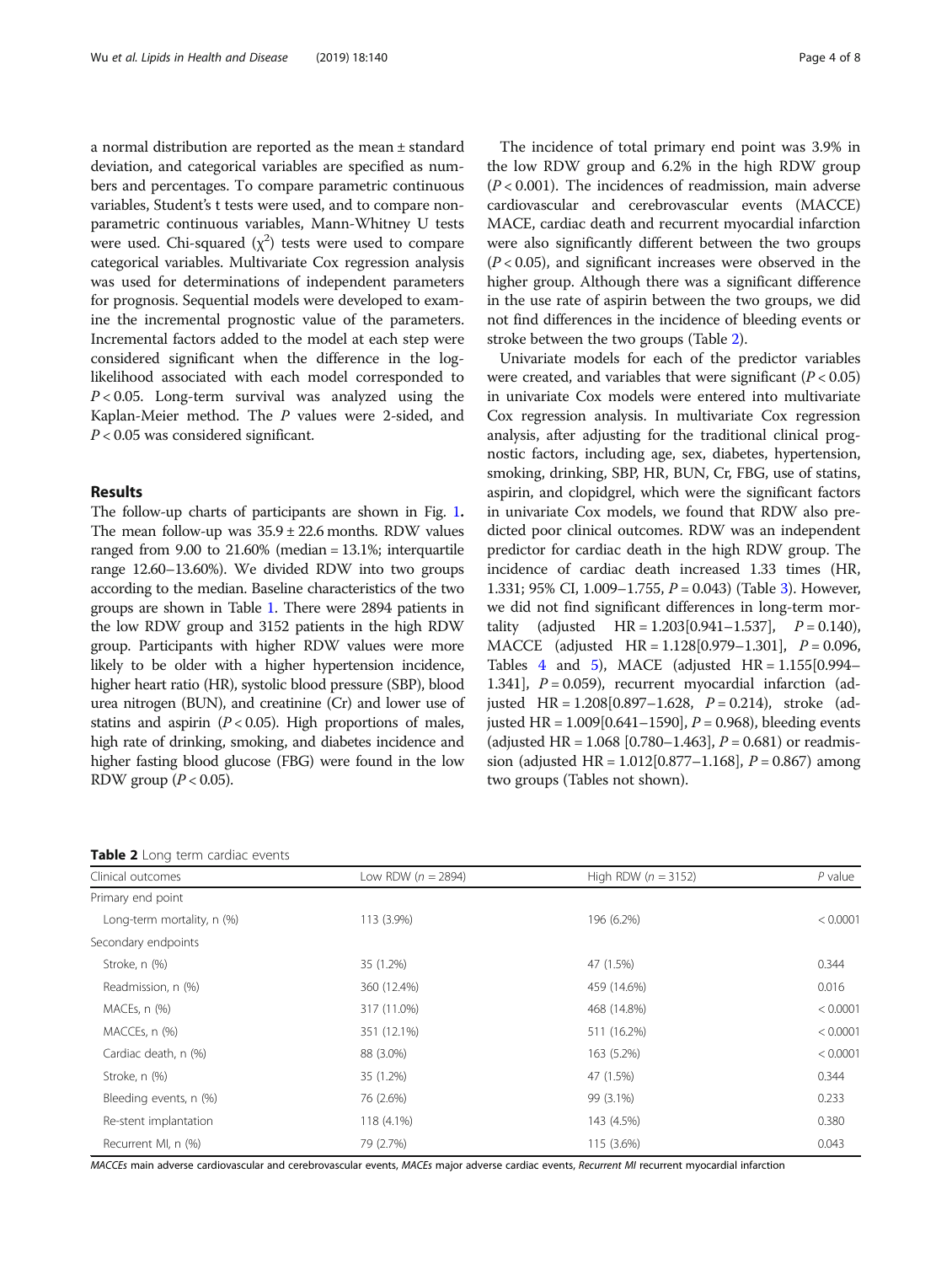<span id="page-4-0"></span>Kaplan–Meier survival analysis suggested that patients with high RDW exhibited increased accumulated risk of cardiac death (Fig. [2\)](#page-5-0).

# **Discussion**

The present studies investigated the prognostic value of RDW in CAD patients with PCI and found that RDW was an independent poor prognosis factor at levels ≥13.1%. High levels increased long-term cardiac death 1.33 times. To reduce the risk of confounding, we adjusted for a comprehensive list of characteristics that influence the risk of cardiovascular events to examine the association between RDW and clinical outcomes. Uyarel et al. [[22](#page-7-0)] retrospectively enrolled 2506 consecutive acute myocardial infarction patients undergoing primary PCI and found a significant association between elevated admission RDW levels and the adjusted risk of cardiovascular mortality (HR: 1.831, 95% CI: 1.034–3.24,  $P = 0.03$ ) after a mean period of 1.8 ± 1.3 years. Fatemi et al. [[23](#page-7-0)] enrolled 1689 patients from four centers who underwent PCI and found that RDW was an independent correlate of 1-year mortality (HR 1.65, CI 1.22–2.23,  $P = 0.001$ ). Several studies also found a high baseline RDW value in patients with specific baseline characteristics, such as non-anemic at baseline, [\[24](#page-7-0)] diabetic [[25\]](#page-7-0) or elderly CAD [[26\]](#page-7-0) undergoing primary PCI was independently associated with an increased risk for long-term all-cause mortality, and it a prognosis risk factor for MACE in acute coronary syndrome patients [[27,](#page-7-0) [28\]](#page-7-0). Our multifactorial Cox regression analysis showed that increased RDW was an independent risk factor for poor prognosis during the follow-up period, which was reported previously. We

Table 3 Cox regression analysis results for cardiac death

| Variables        | B        | <b>SE</b> | $X^2$  | $P$ value | HR (95%CI)                |
|------------------|----------|-----------|--------|-----------|---------------------------|
| Age              | 0.016    | 0.007     | 5.581  | 0.018     | 1.016 (1.003-1.029)       |
| Sex              | $-0.050$ | 0.166     | 0.091  | 0.763     | $0.951$ $(0.686 - 1.318)$ |
| Smoking          | $-0.101$ | 0.173     | 0.345  | 0.557     | $0.904$ $(0.644 - 1.267)$ |
| Drinking         | 0.097    | 0.182     | 0.283  | 0.595     | 1.102 (0.771-1.574)       |
| <b>Diabetes</b>  | 0.343    | 0.163     | 4.447  | 0.035     | 1.409 (1.024-1.938)       |
| Hypertension     | $-0.040$ | 0.142     | 0.078  | 0.780     | 0.961 (0.728-1.269)       |
| Statin           | $-0.911$ | 0.234     | 15.125 | < 0.001   | $0.402$ (0.254-0.636)     |
| Aspirin          | $-2.022$ | 0.215     | 88.559 | < 0.001   | $0.132(0.087 - 0.202)$    |
| Clopidgrel       | $-1.282$ | 0.292     | 19.284 | < 0.001   | $0.278(0.157 - 0.492)$    |
| <b>SBP</b>       | $-0.006$ | 0.004     | 2.560  | 0.110     | $0.994(0.987 - 1.001)$    |
| <b>HR</b>        | 0.026    | 0.005     | 24.149 | < 0.001   | 1.026 (1.016-1.037)       |
| <b>BUN</b>       | 0.099    | 0.038     | 6.756  | 0.009     | 1.104 (1.025-1.189)       |
| Cr               | 0.004    | 0.003     | 1.677  | 0.195     | 1.004 (0.998-1.010)       |
| <b>FBG</b>       | $-0.038$ | 0.025     | 2.284  | 0.131     | $0.963(0.916 - 1.011)$    |
| RDW high vs. low | 0.286    | 0.141     | 4.100  | 0.043     | 1.331 (1.009-1.755)       |

Table 4 Cox regression analysis results for long-term mortality

| Variables        | B        | <b>SE</b> | $X^2$   | $P$ value | HR (95%CI)             |
|------------------|----------|-----------|---------|-----------|------------------------|
| Age              | 0.024    | 0.006     | 15.765  | < 0.001   | 1.024 (1.012-1.036)    |
| Sex              | $-0.051$ | 0.150     | 0.188   | 0.731     | 0.950 (0.708-1.274)    |
| Smoking          | 0.011    | 0.153     | 0.006   | 0.940     | 1.012 (0.749-1.366)    |
| Drinking         | 0.046    | 0.163     | 0.081   | 0.776     | $1.047(0.761 - 1.441)$ |
| <b>Diabetes</b>  | 0.172    | 0.148     | 1.394   | 0.246     | 1.188 (0.888-1.589)    |
| Hypertension     | 0.041    | 0.126     | 0.105   | 0.746     | 1.042 (0.813-1.335)    |
| Statin           | $-0.140$ | 0.222     | 22.039  | < 0.001   | $0.353(0.229 - 0.546)$ |
| Aspirin          | $-2.072$ | 0.199     | 108.629 | < 0.001   | $0.126(0.085 - 0.186)$ |
| Clopidgrel       | $-1.308$ | 0.271     | 23.377  | < 0.001   | $0.270(0.159 - 0.459)$ |
| <b>SBP</b>       | $-0.005$ | 0.003     | 2.745   | 0.098     | $0.995(0.989 - 1.001)$ |
| HR.              | 0.022    | 0.005     | 21.653  | < 0.001   | 1.023 (1.013-1.032)    |
| <b>BUN</b>       | 0.081    | 0.034     | 5.467   | 0.019     | 1.084 (1.013-1.160)    |
| Cr               | 0.003    | 0.003     | 0.963   | 0.326     | 1.003 (0.997-1.008)    |
| FBG              | $-0.013$ | 0.021     | 0.376   | 0.540     | $0.987(0.947 - 1.029)$ |
| RDW high vs. low | 0.185    | 0.125     | 2.179   | 0.140     | 1.203 (0.941-1.537)    |

found that higher RDW was independently associated with adverse outcomes. When RDW was higher than 13.1, the incidence of cardiac death increased 1.33 times. Our study has some advantages over previous studies. First, the large sample size was a strength of our study, which improved the statistical power. Second, all patients were CAD after PCI and were followed up for up to 10 years. This follow-up duration was longer compared to previous studies.

Higher levels of RDW within the normal range may indicate accelerated red blood cell destruction or, more commonly, ineffective erythropoiesis. The identification of a

Table 5 Cox regression analysis results for MACCEs

| Variables        | B        | <b>SE</b> | $X^2$  | $P$ value | HR (95%CI)                |
|------------------|----------|-----------|--------|-----------|---------------------------|
| Age              | 0.000    | 0.004     | 0.000  | 0.999     | 1.000 (0.993-1.007)       |
| Sex              | $-0.129$ | 0.094     | 1.901  | 0.168     | 0.879 (0.731-1.056)       |
| Smoking          | $-0.129$ | 0.090     | 2.065  | 0.151     | $0.879(0.737 - 1.048)$    |
| Drinking         | $-0.081$ | 0.094     | 0.735  | 0.391     | $0.922(0.766 - 1.110)$    |
| Diabetes         | 0.193    | 0.086     | 5.048  | 0.025     | 1.212 (1.025-1.434)       |
| Hypertension     | 0.231    | 0.075     | 9.564  | 0.002     | 1.260 (1.088-1.459)       |
| Statin           | $-0.036$ | 0.081     | 0.203  | 0.652     | $0.964$ $(0.823 - 1.130)$ |
| Aspirin          | $-0.502$ | 0.079     | 40.160 | < 0.001   | $0.605(0.518 - 0.707)$    |
| Clopidgrel       | 0.360    | 0.077     | 22.005 | < 0.001   | 1.433 (1.233-1.665)       |
| SBP              | $-0.001$ | 0.002     | 0.440  | 0.570     | 0.999 (0.995-1.003)       |
| <b>HR</b>        | 0.014    | 0.003     | 21.255 | < 0.001   | 1.014 (1.008-1.020)       |
| <b>BUN</b>       | 0.050    | 0.022     | 5.406  | 0.020     | 1.052 (1.008-1.097)       |
| Cr               | $-0.001$ | 0.002     | 0.092  | 0.762     | $0.999(0.996 - 1.003)$    |
| FBG              | $-0.005$ | 0.012     | 0.191  | 0.662     | $0.995(0.972 - 1.018)$    |
| RDW high vs. low | 0.121    | 0.073     | 2.768  | 0.096     | 1.128 (0.979-1.301)       |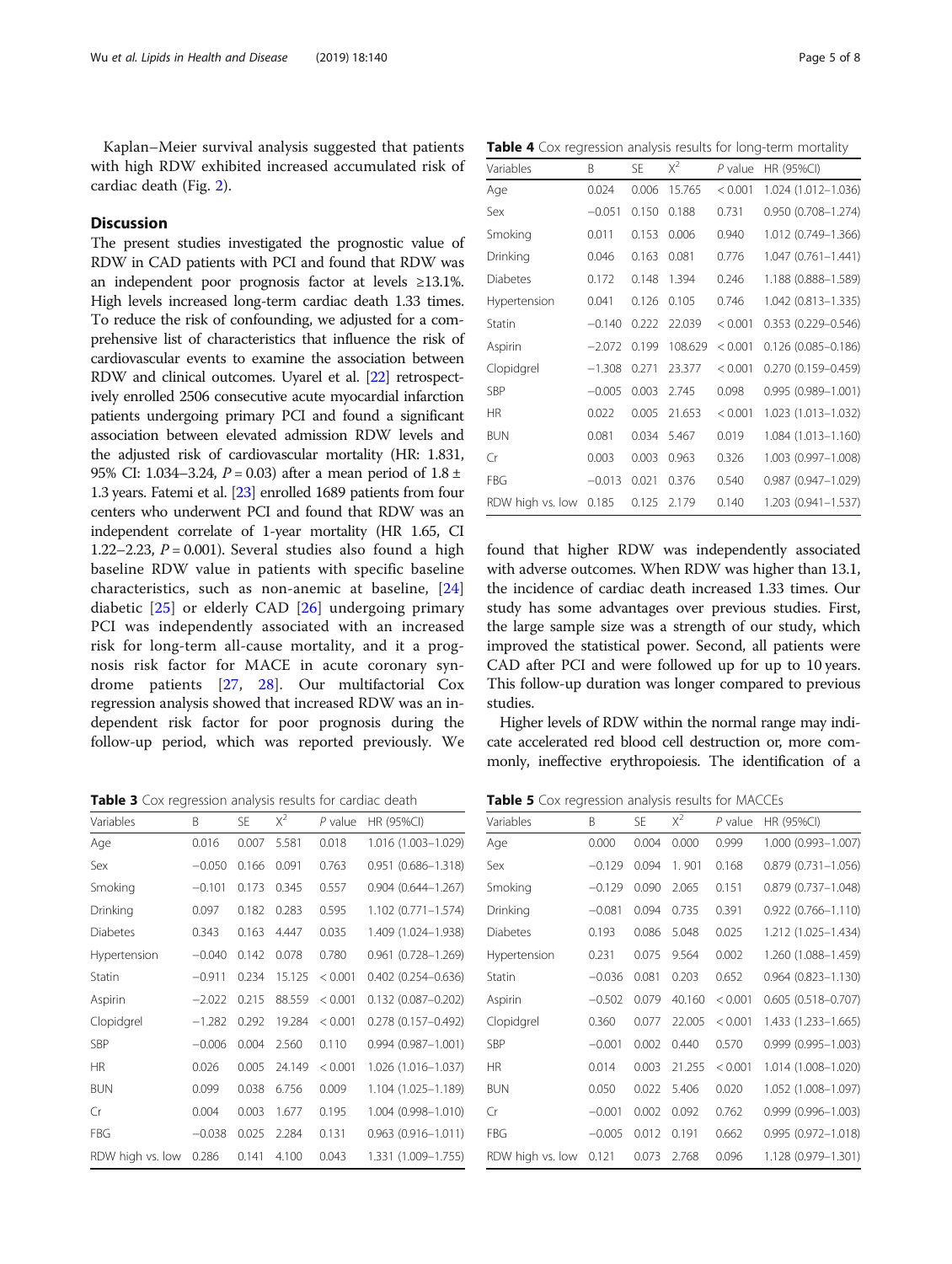<span id="page-5-0"></span>

putative mechanism is hampered by the lack of epidemiological studies demonstrating the factors that are associated with anisocytosis [\[20](#page-7-0)]. The exact mechanism associated with the prognosis of RDW and cardiovascular disease is not clear. However, related literature reports that increased RDW may be a comprehensive reflection of various mechanisms in the pathophysiological process. A number of studies have shown that inflammatory factors, such C-reactive protein (CRP), interleukin 6, fibrinogen level and white blood cell count alter erythrocyte homeostasis and may contribute to increased RDW levels by impairing iron metabolism, inhibiting the production or response to erythropoietin or by shortening red blood cell survival. Proinflammatory cytokines suppress erythropoietin gene expression, inhibit the proliferation of erythroid progenitor cells, down-regulate erythropoietin receptor expression, and reduce erythrocyte life-span [\[29](#page-7-0)–[32\]](#page-7-0).

In addition to inflammation, oxidative stress may be another important mechanism to explain the underlying

relationship. Oxidative damage is prone to reduce cell survival and have a disadvantage on the homogeneity of erythrocytes. As the primary "oxidative sink", erythrocytes have tremendous antioxidant capacity, and the variation in erythrocyte size is associated with oxidative stress, likely via increased red blood cell turnover [[33](#page-7-0)]. Bujak et al. [[34](#page-7-0)] clarified the prognostic role of RDW in CAD, and they insist that the prognostic value of RDW primarily results from the negative impact of inflammation oxidative stress and iron and vitamin  $D_3$  deficiency on bone marrow erythropoiesis. The concurrent red blood cell deformability diminution may result in impaired flow through the microcirculation. It is impossible to unambiguously ascertain which concomitant factors, including lipid, glycemic and iron metabolism disturbances, anemia, vitamin  $D_3$  deficiency, oxidative stress, inflammation, and the diminution of erythrocyte membrane deformability, are the primary causes of the poor prognoses observed in patients with CAD.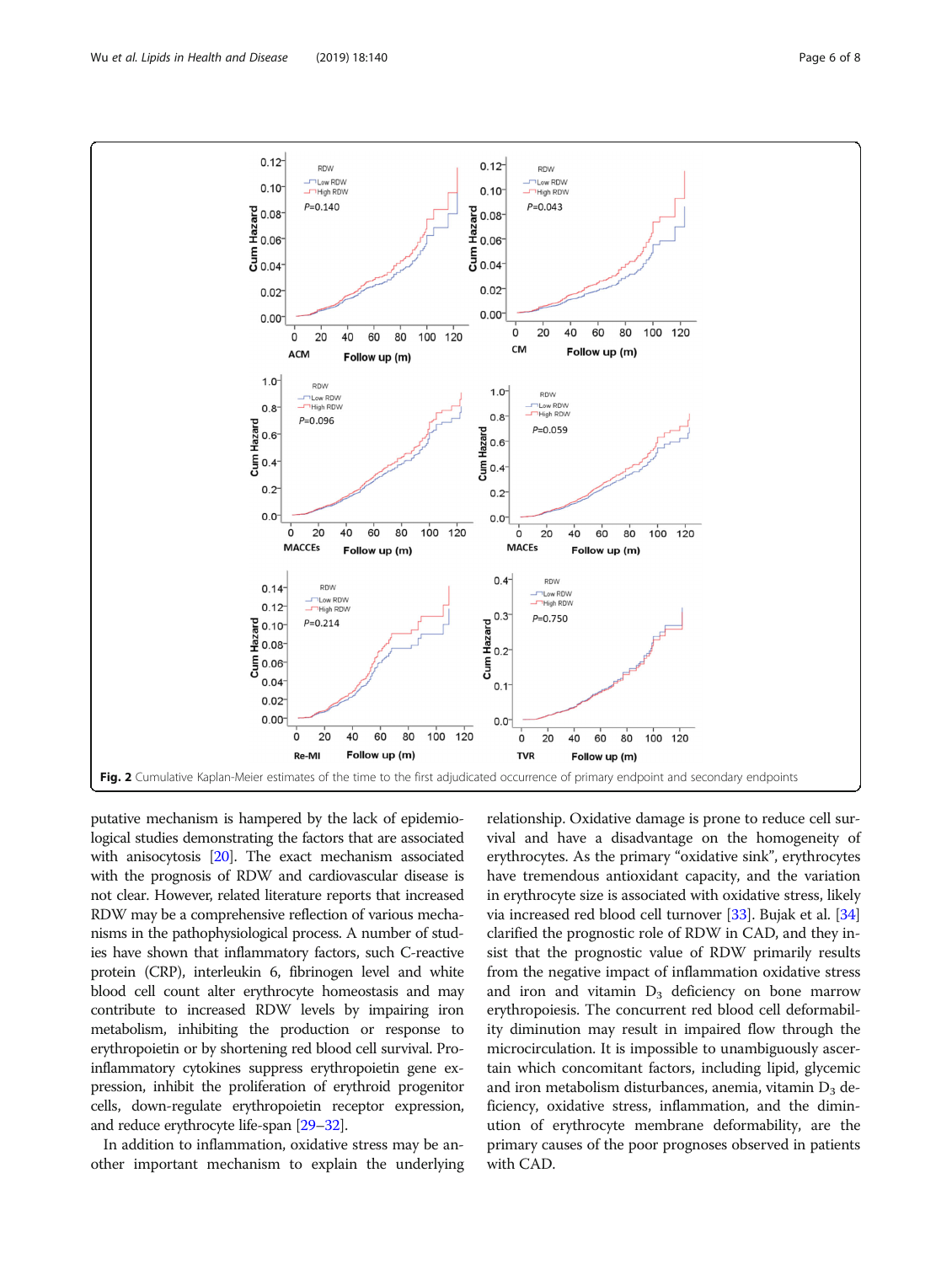# <span id="page-6-0"></span>Limitations

Our study has some limitations that should be considered. First, this study failed to monitor and measure inflammation changes, neurohumoral markers, including C-reactive protein, brain natriuretic peptide and other pro-inflammatory cytokines, angiotensin II and norepinephrine levels, and these indicators may better explain the higher RDW values, which are increased in patients with malignant mechanism, on the risk of cardiac events. Second, the present study was a single retrospective cohort design. Therefore, our results must be further verified in a multicenter, prospective study to confirm the association between RDW and adverse outcomes.

# Conclusions

In conclusion, our findings are notable because RDW is widely available to clinicians as part of the complete blood count, incurs no additional costs, and may be a novel marker of cardiovascular prognosis.

#### Abbreviations

ACM: All-cause mortality; CAD: Coronary artery disease; CAG: Coronary angiography; LVEF: Left ventricular ejection fraction; MACE: Major adverse cardiovascular events; RDW: Red blood cell distribution width

#### Acknowledgements

We are grateful to all the patients participating the study and the staff at the heart center of the First Affiliated Hospital of Xinjiang Medical University.

#### Authors' contributions

TTW and YYZ made substantial contributions to the study conception and design and to the drafting and critical revision of the manuscript for important intellectual content. XGH, YY and XM made substantial contributions to the study conception and design and critical revision of the manuscript for important intellectual content. XX and YTM made substantial contributions to the study conception and design, drafting and critical revision of the manuscript for important intellectual content, including study supervision. All authors read and approved the final manuscript.

#### Funding

This work was supported financially by grants from the National Natural Science Foundation of China (U1603381, 81760043 and 81560070).

#### Availability of data and materials

Due to confidentiality policies, the data will not be shared.

#### Ethics approval and consent to participate

The ethics committee or review committee of the First Affiliated Hospital of Xinjiang Medical University approved the research protocol. Because the study was a retrospective cohort study based on real-world situations, there was no need to obtain informed consent from the patients.

#### Consent for publication

All authors agreed to publish this work.

#### Competing interests

No potential conflicts of interest relevant to this article were reported by any of the authors. None of the funding sources played a role in the design, collection, analysis or interpretation of the data or the decision to submit the manuscript for publication. The authors declare that they have no competing interests.

#### Author details

<sup>1</sup>Department of Cardiology, First Affiliated Hospital of Xinjiang Medical University, No. 137, Liyushan Road, Urumqi 830011, People's Republic of

China. <sup>2</sup> Department of Cardiology, First Affiliated Hospital of Zhengzhou University, Zhengzhou 450052, People's Republic of China.

## Received: 27 December 2018 Accepted: 4 June 2019 Published online: 12 June 2019

#### References

- 1. Cai G, Shi G, Xue S, Lu W. The atherogenic index of plasma is a strong and independent predictor for coronary artery disease in the Chinese Han population. Medicine (Baltimore). 2017;96(37):e8058.
- 2. Sniderman AD, Williams K, Contois JH, Monroe HM, McQueen MJ, de Graaf J, Furberg CD. A meta-analysis of low-density lipoprotein cholesterol, nonhigh-density lipoprotein cholesterol, and apolipoprotein B as markers of cardiovascular risk. Circ Cardiovasc Qual Outcomes. 2011;4(3):337–45.
- 3. Sierra-Johnson J, Fisher RM, Romero-Corral A, Somers VK, Lopez-Jimenez F, Ohrvik J, Walldius G, Hellenius ML, Hamsten A. Concentration of apolipoprotein B is comparable with the apolipoprotein B/apolipoprotein A-I ratio and better than routine clinical lipid measurements in predicting coronary heart disease mortality:findings from a multi-ethnic US population. Eur Heart J. 2009;30(06):710–7.
- 4. Aksu H, Ozer O, Unal H, Hobikoglu G, Norgaz T, Buturak A, Soylu O, Narin A. Significance of mean platelet volume on prognosis of patients with and without aspirin resistance in settings of non-ST-segment elevated acute coronary syndromes. Blood Coagul Fibrinolysis. 2009;20(08):686–93.
- Li G, Hou X, Li Y, Zhang P, Zhao Q, Li J, Shi J. Prognostic value of glycated hemoglobin among patients with ST-segment elevation myocardial infarction: a systematic review and meta-analysis. Clin Chem Lab Med. 2017; 55(8):1090–9.
- 6. Troughton JA, Woodside JV, Young IS, Arveiler D, Amouyel P, Ferrières J, Ducimetière P, Patterson CC, Kee F, Yarnell JW, Evans A, PRIME Study Group. Bilirubin and coronary heart disease risk in the prospective epidemiological study of myocardial infarction (PRIME). Eur J Cardiovasc Prev Rehabil. 2007; 14(1):79–84.
- 7. Brie D, Sahebkar A, Penson PE, Dinca M, Ursoniu S, Serban MC, Zanchetti A, Howard G, Ahmed A, Aronow WS, Muntner P, Lip GY, Wong ND, Rysz J. Banach M; lipid, blood pressure meta-analysis collaboration (LBPMC) group. Effects of pentoxifylline on inflammatory markers and blood pressure: a systematic review and meta-analysis of randomized controlled trials. J Hypertens. 2016;34(12):2318–29.
- 8. Ge C, Ren F, Lu S, Ji F, Chen X, Wu X. Clinical prognostic significance of plasma cystatin C levels among patients with acute coronary syndrome. Clin Cardiol. 2009;32(11):644–8.
- 9. Bautista LE, Arenas IA, Peñuela A, Martínez LX. Total plasma homocysteine level and risk of cardiovascular disease: a meta-analysis of prospective cohort studies. J Clin Epidemiol. 2002;55(9):882–7.
- 10. Felker GM, Allen LA, Pocock SJ, Shaw LK, McMurray JJ, Pfeffer MA, Swedberg K, Wang D, Yusuf S, Michelson EL, Granger CB, CHARM Investigators. Red cell distribution width as a novel prognostic marker in heart failure: data from the CHARM program and the Duke databank. J Am Coll Cardiol. 2007; 50(1):40–7.
- 11. Emans ME, Gaillard CA, Pfister R, Tanck MW, Boekholdt SM, Wareham NJ, Khaw KT. Red cell distribution width is associated with physical inactivity and heart failure, independent ofestablished risk factors, inflammation or iron metabolism; the EPIC-Norfolk study. Int J Cardiol. 2013;168(4):3550–5.
- 12. Van Craenenbroeck EM, Conraads VM, Greenlaw N, Gaudesius G, Mori C, Ponikowski P, Anker SD. The effect of intravenous ferric carboxymaltose on red cell distribution width: a subanalysis of the FAIR-HF study. Eur J Heart Fail. 2013;15(7):756–62.
- 13. Pascual-Figal DA, Bonaque JC, Redondo B, Caro C, Manzano-Fernandez S, Sánchez-Mas J, Garrido IP, Valdes M. Red blood cell distribution width predicts long-term outcome regardless of anaemia status inacute heart failure patients. Eur J Heart Fail. 2009;11(9):840–6.
- 14. Adamsson Eryd S, Borné Y, Melander O, Persson M, Smith JG, Hedblad B, Engström G. Red blood cell distribution width is associated with incidence of atrial fibrillation. J Intern Med. 2014;275(1):84–92.
- 15. Lee KH, Park HW, Cho JG, Yoon NS, Kim SS, Kim MR, Kim MC, Cho KH, Kim HK, Kim CH, Kim KH, Jun SJ, Kim WJ, Lee KJ, Jeong HC, Cho JY, Park KH, Ds S, Yoon HJ, Kim KH, Hong YJ, Kim JH, Ahn Y, Jeong MH, Park JC. Red cell distribution width as a novel predictor for clinical outcomes in patients with paroxysmalatrial fibrillation. Europace. 2015;17(Suppl 2):ii83–8.